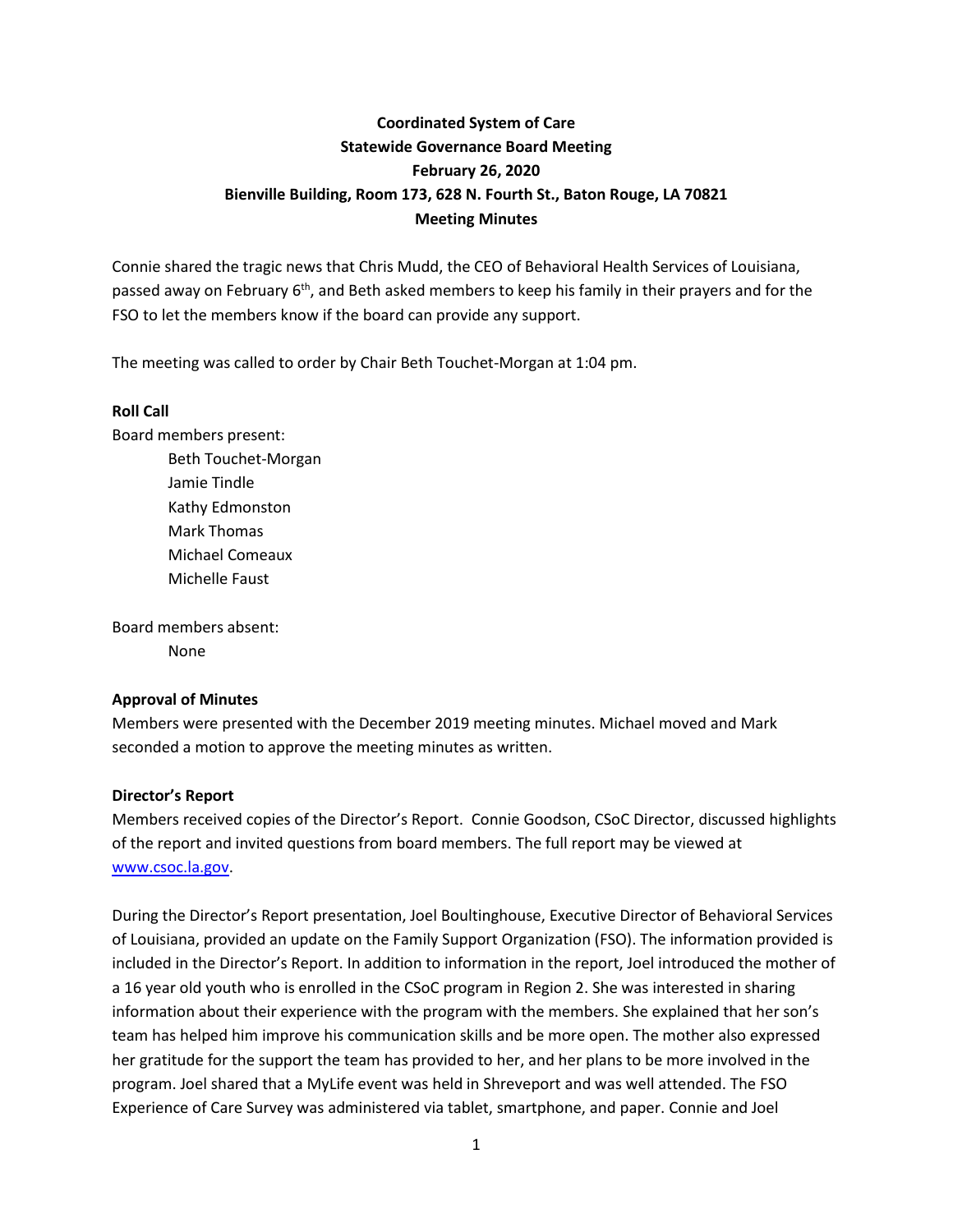discussed the importance of the FSO Clinical Support Team in helping parent support specialists educate families about their child's/youth's diagnosis. The FSO is adding an additional level of oversight by adding supervisors who will be over multiple regions. Joel added that they will continue to work to honor Chris Mudd's legacy and to provide great services.

#### **Committee Reports**

#### **Finance and Audit Committee**

The Finance and Audit Committee only meets on an 'as needed basis' and did not meet this quarter.

#### **Quality Assurance Committee Report**

Connie noted that Cindy Guitrau was unable to attend the governance board meeting. She reported that the Quality Assurance Committee (QAC) met on February 17<sup>th</sup> and reviewed the CSoC Data Dashboard. This dashboard includes outcomes data that Connie shared in the Director's Report. She shared that the QAC continues to be happy with CSoC results and outcomes and did not have any suggestions.

Beth asked if there are any concerns about the budget and CSoC, and Mark and Connie shared that they are not aware of any concerns.

Connie offered to schedule a special meeting for Wendy to provide a CANS refresher presentation, and the members agreed it would be helpful. Beth is interested in learning more about what is included in each domain to better understand the highest areas of need. Connie added that there is not a consistent profile of children and youth who do well in CSoC due to multiple variables that could impact outcomes.

Michael moved and Mark seconded a motion to approve the Director's Report.

#### **New Business**

Wendy Bowlin, Director of Quality and Outcomes with Magellan of Louisiana, shared a presentation about the satisfaction survey results. The survey addresses the level of satisfaction with behavioral health providers and Magellan, and had a response rate of 86%. Overall, 93.8% of respondents expressed satisfaction with Magellan.

#### **Unfinished Business**

None

#### **Public Comment** None

#### **Action items**

Statewide Governance Board meetings will be held in the Bienville building, from 1:00 PM to 3:00 PM, on the following dates: